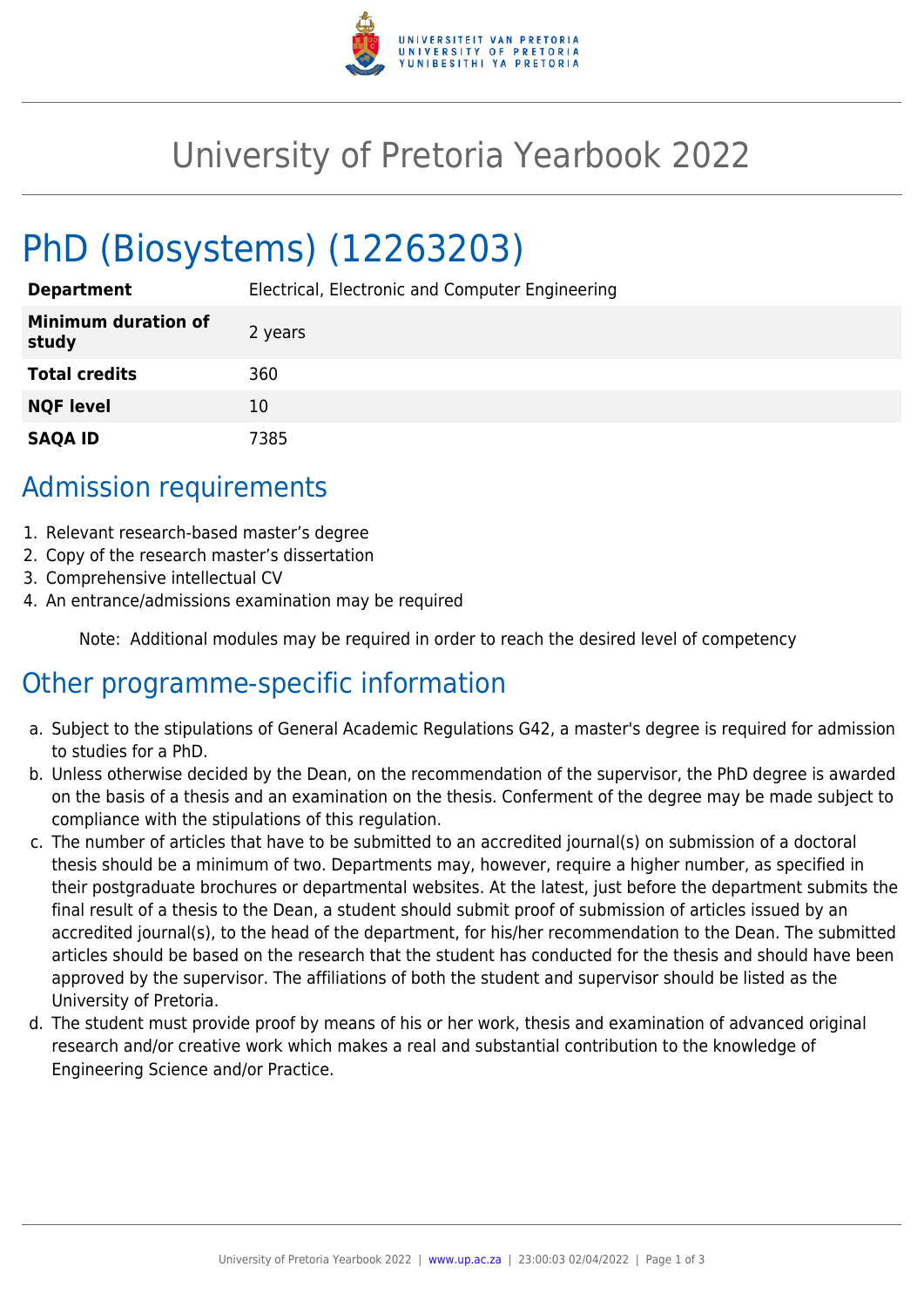

## Curriculum: Year 1

**Minimum credits: 360**

#### **Core modules**

[Thesis: Biosystems 990](https://www.up.ac.za/parents/yearbooks/2022/modules/view/EIC 990) (EIC 990) - Credits: 360.00